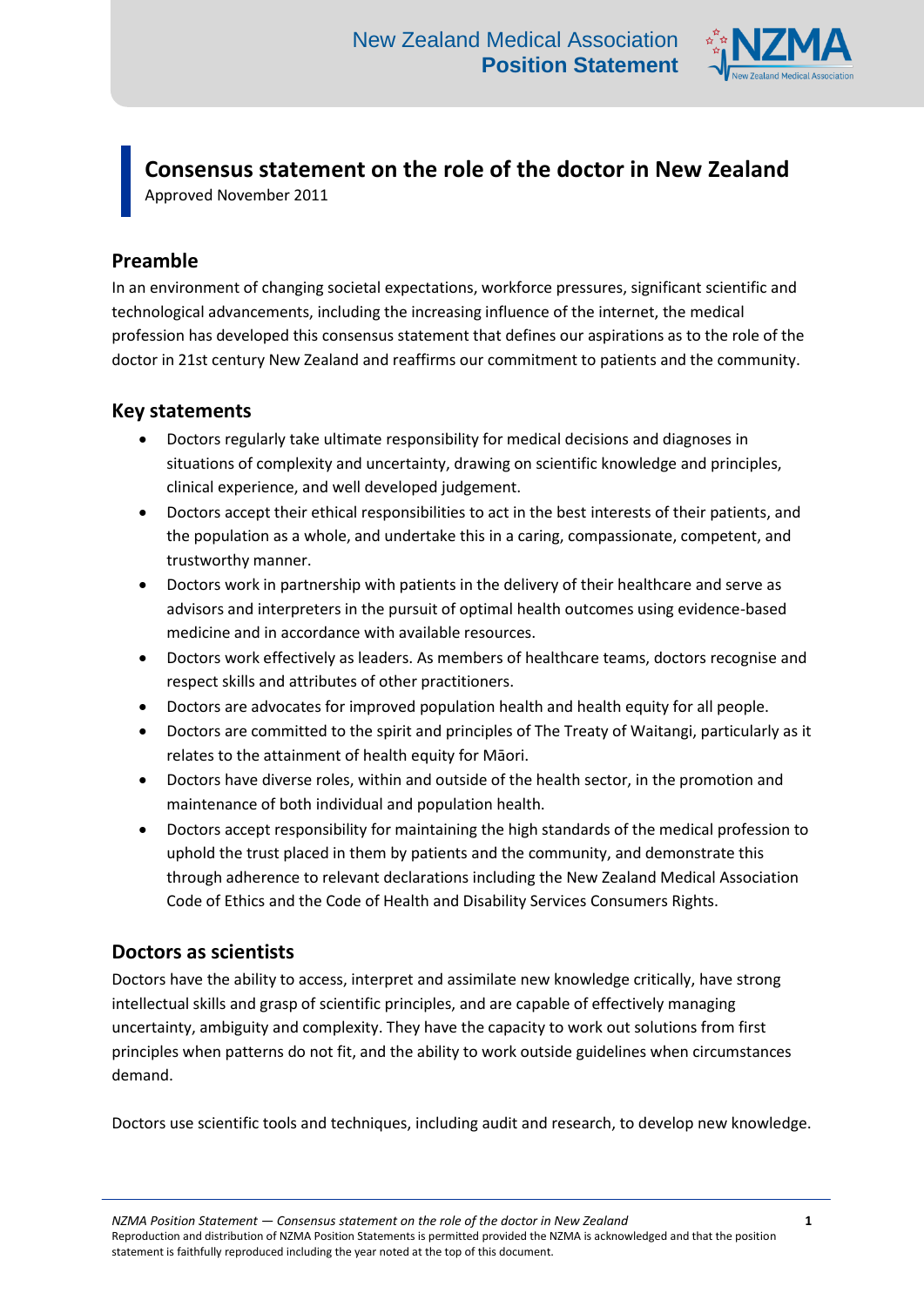

## **Doctors as health professionals**

Doctors share attributes with many health professionals that include listening and communication skills, the ability to work as part of a team, non-judgmental behaviour, compassion and integrity which combine to merit the trust of patients and whānau. They have the ability to assess patients' healthcare needs taking into account personal and social circumstances, culture and beliefs.

Doctors are trained to:

- integrate information from a variety of sources in order to make decisions or reach diagnoses
- provide medical and/or surgical interventions, including the prescription of medicines, in both elective and emergency situations
- practise specific clinical skills such as the art of history taking and physical examination
- identify and minimise risk and harm
- identify and advise on appropriate tests, treatment options (including non-intervention) or preventative measures, and explain and discuss any associated risks, benefits and uncertainties
- support patients in understanding their condition and empower them to make informed decisions
- assist patients and whānau to decide when supportive care is preferable to intervention, including in relation to end-of-life decisions.

Doctors recognise the importance of maintaining their own health and are committed to supporting each other in achieving this.

Doctors' breadth and depth of training enables them to provide oversight of patient care in both acute and longer term care settings. This breadth and depth of training also enables doctors to move between a variety of roles in their daily practice and throughout their careers.

#### **Doctors as leaders**

Doctors embrace the concepts of clinical leadership and clinical governance, and are well suited to leadership roles within healthcare teams and the health sector more broadly.

Doctors exhibit leadership in making day-to-day clinical decisions based on using their medical knowledge to assess the impact, risk and likely outcome of decisions. Further, it is the role of doctors as leaders to apply their skills in the development of policy, strategy, service design, and clinical processes. As leaders, doctors have a responsibility for ensuring patient safety and monitoring both individual and service level outcomes.

Doctors have a key role in providing higher level sector leadership, including in leading and facilitating change. Some doctors will further utilise their skills in formal leadership or management roles at various levels.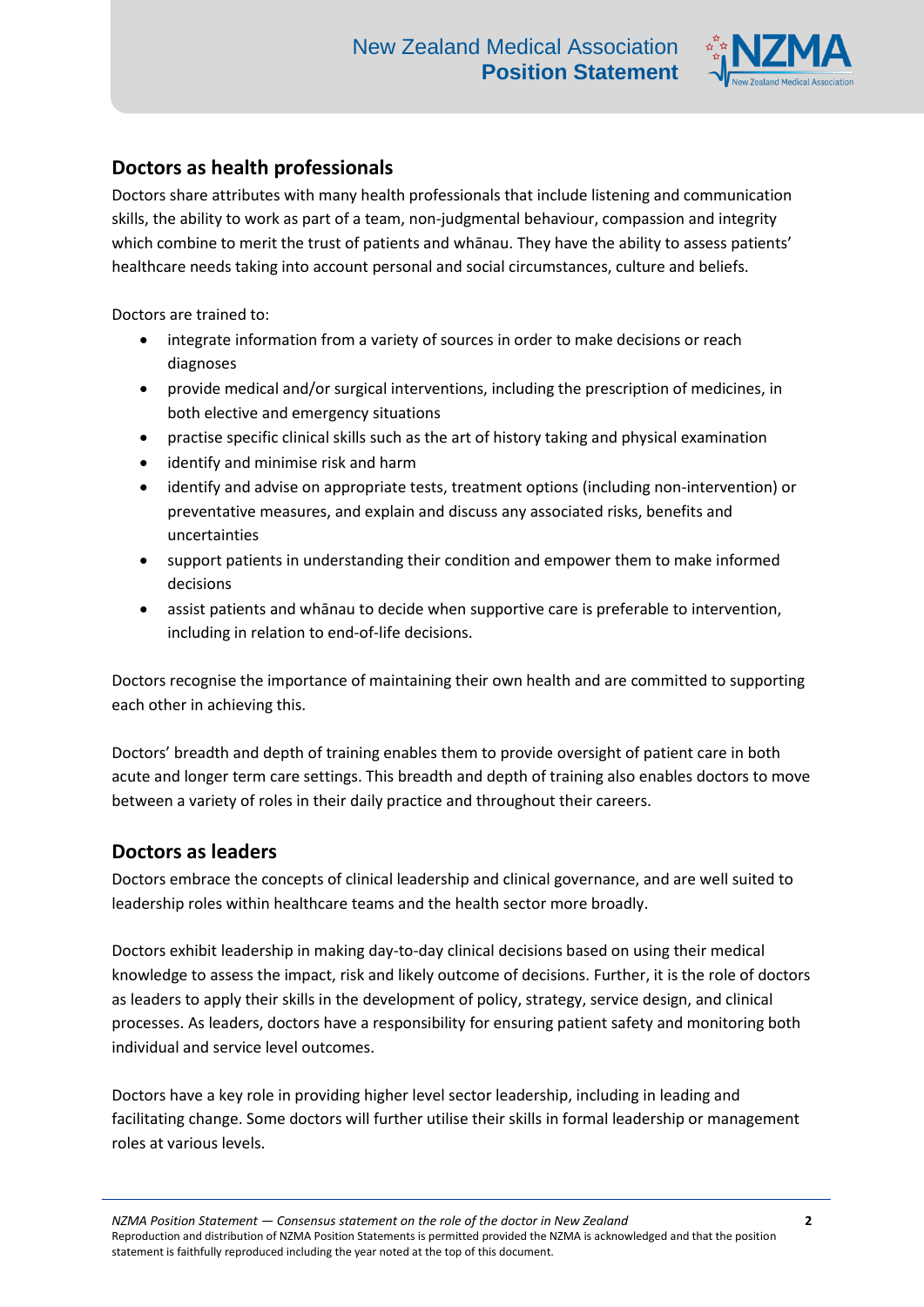

## **Doctors as health advocates**

Doctors uphold the primacy of the individual patient:doctor relationship, with the requirement to advocate for the patient and advise about all treatment options. Doctors also appreciate the needs of their patients in the context of the wider health needs of the population. Where the capacity to treat is growing but resources are finite, doctors, as critical decision makers with responsibility for allocation of significant health resources, have a duty to use those resources wisely, and to engage in constructive debate about such use. As significant resources themselves, they are committed to ensuring their own and others' skills and knowledge are deployed to best effect. When appropriate, doctors use their influence to advocate for increased resources to improve health outcomes for their patients and populations.

Doctors have a role in the promotion of population health, including ongoing efforts to achieve health equity. Some doctors will take an increased focus on the health of the population through formal roles in health education or promotion, service improvement, public health and/or health advocacy. This commitment is to the health of all New Zealanders, but it exists alongside a professional responsibility for the health of individuals and communities throughout the world.

## **Doctors as teachers and learners**

Doctors are committed to the education of current and future generations of medical practitioners, with the apprenticeship model central to this education. In addition, doctors recognise the importance of new methods of learning, such as simulation based learning, as vital adjuncts.

Doctors are also involved in the education of other medical and health practitioners as well as their patients, whānau and communities.

Doctors accept their responsibility to continue personal education and other professional development activities throughout their careers.

Doctors interact with colleagues in clinical practice, quality improvement and educational settings, are involved in supporting each others' practice, and in identifying and remediating each others' performance. Through these collaborative endeavours, doctors strive to ensure that they and their colleagues are fit to practise.

# **Doctors as members of the healthcare team and the broader health sector**

Doctors accept responsibility to positively influence the culture and the environment in which they work. They achieve this through exhibiting behaviours that are nurturing, supportive and respectful, and which enable individuals and teams to flourish and enjoy their work, and through advocacy for safe and health promoting workplaces and health care settings.

Doctors are committed to excellence in healthcare both in their individual performance as well as contributing to the systems essential to delivering quality care.